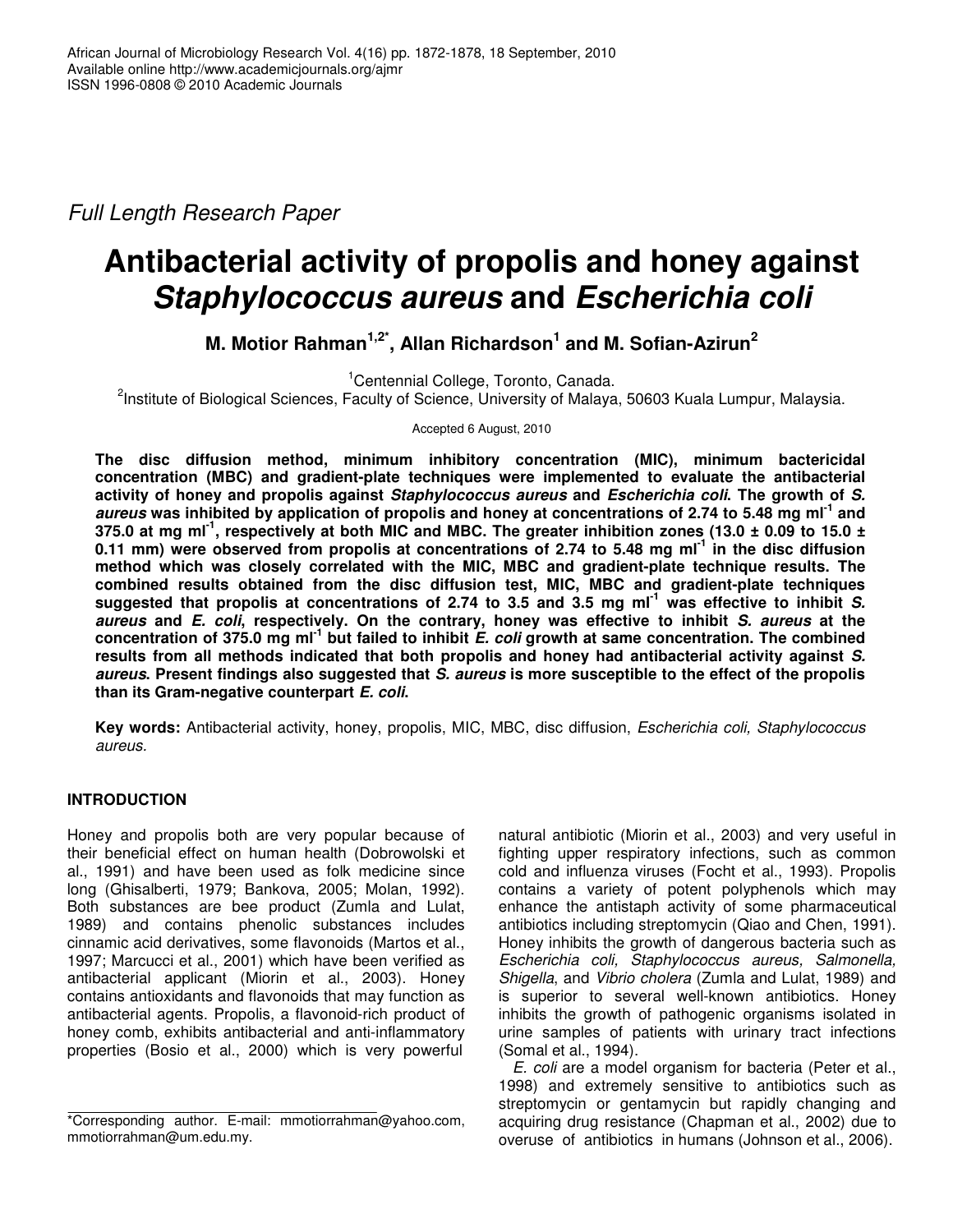Management of *E. coli* infections has been increasingly complicated by the emergence of resistance to most firstline antimicrobial agents including fluoroquinolone (Karlowsky et al., 2001). Thus, they have been relied on for the treatment of *E. coli* infections as emerging resistance has progressively eclipsed the utility of alternative antimicrobial agents (Gupta et al., 2001). However, the prevalence of fluoroquinolone-resistant *E. coli* has reached alarming levels in many parts of the world, jeopardizing their usefulness (Raz et al., 2002). The use of fluoroquinolones in food animals has been implicated in the development of fluoroquinolone resistance in zoonotic gram-negative bacilli such as *Campylobacter* and *Salmonella* species, with the subsequent occurrence of drug-resistant infections in humans (Smith et al., 1999; Chiu et al., 2002). *E. coli* that are resistant to quinolones and fluoroquinolones contaminate many retail meat products, particularly poultry, corresponding with the use of fluoroquinolones in food animals, particularly chickens and turkeys (Johnson et al., 2003; Johnson et al., 2005). However, whether such drug-resistant organisms pose a threat to human health is unknown.

In particular, the similarity between fluoroquinoloneresistant *E. coli* from retail chicken products and isolates from humans, whether infected or merely colonized, is undefined. Food-borne diseases are of major concern worldwide and *S. aureus* is a leading cause of gastroenteritis resulting from the consumption of contaminated food (Yves et al., 2003). Studies show that staphylococcal infections in colonized persons are often due to the staphylococcal strain responsible for colonization (Calia et al., 1969; Yu et al., 1986) thus, the infections have an endogenous origin. Antibacterial and antifungal activities of propolis, comparing the susceptibility of microorganisms to different concentrations were demonstrated (Fernandes et al., 1995). Agar diffusion method was also studied for antibacterial activity of beewax and propolis suggested that propolis had inhibitory activities against bacterial pathogens (Azevedo et al., 1963). Fungistatic and fungicidal effects of propolis, especially the susceptibility of yeast to propolis were also investigated (Lilenbaum and Barbosa, 1994).

The chemical composition and antibacterial activity of propolis from bees have been reported by Velikova et al. (2000a, b) and Marcucci et al. (2001). However there are few studies on the honey and proplois under sporadic methods against *S. aureus* and *E. coli.* Natural antibiotics such as propolis and honey may be effective to prevent *S. aureus* and *E. coli* contamination. Therefore, the goal of this study was to investigate the effect of propolis and honey with different concentrations on the antibacterial activity, since there are limited data in the literature concerning combined approach of disc diffusion test, MIC, MBC and gradient plate technique. Thus grampositive and gram-negative bacteria behavior was analyzed in increasing concentrations of propolis and

honey in order to determine the minimal inhibitory concentration for microbial growth.

## **MATERIALS AND METHODS**

A series of experiments were carried out in the laboratory of Biotechnology and Engineering Technology, Centennial College, HP campus, Toronto, Canada. Different methods were used to evaluate the effectiveness of honey and propolis against *S. aureus* and *E. coli*. Honey and propolis was purchased from Natural Medicine Shop, Danforth, Toronto, Canada. Honey was provided by Burkes Honey LTD, OMEMEE, ON, Canada. This liquid honey has been ranked No. 1 in Canada since 1909. The brand name of the propolis is Organika - Canadian Bee Propolis. It is alcohol free and 100% natural and high potency. Tryptic Soy Agar (TSA) was used for the isolation and culture of *S. aureus* and *E. coli*.

Mueller-Hilton broth (MHB brand) was a test medium for antimicrobial suscep-tibility testing. Tyrptic Soy Broth (TSB) was prepared at the rate of 40 gl<sup>-1</sup> of water, dissolved and boiled until clear solution appeared, then bottled and autoclaved. TSA was poured into sterile petri dish about 15 - 20 ml aseptically then allowed about 10 to15 min to settle. For execution of the studies, *S. aureus* and *E. coli* subculture was done in 5 ml TSB and TSA plate and incubated at 35°C for 24 h. The subculture was done prior to each trial. Gram-staining and biochemical test was done to confirm the supplied microorganisms of *S. aureus* and *E. coli*. Honey and propolis was used at rates of 750.0 and 10.96 mg ml<sup>-1</sup> and both honey and propolis samples against *S. aureus* and *E. coli* as determined by the method of NCCLS (2000).

## **Disc diffusion method**

Disc diffusion test was used as an alternative measure of susceptibility and a counterpart method of MIC and MBC (NCCLS, 1996). Aseptically TSA plates were swabbed by *S. aureus* and *E. coli*. TSA plate was prepared by dipping sterile swabs into inoculums for antibiotic disc diffusion. Sterile paper discs (3.5 mm) were dipped in different dilution of honey and propolis and placed on swab plates for *S. aureus* and *E. coli* in specific dilutions and placed in agar plate. In each dilution of propolis and honey was replicated thrice under factorial completely randomized design. All agar plates were incubated at 35°C for 48 h. Observed agar plates and measured inhibition's zone from each paper disc in mm. If the test organism grows on the disc it may safely be assumed that the test organism is resistant to that honey or propolis.

#### **Minimum inhibitory concentration and minimum bactericidal concentration**

Minimum inhibitory concentration is employed to determine effective concentration of honey and propolis against *S. aureus* and *E. coli*. MHB was employed for the determination of MIC in serial dilution tests tube preparation (NCCLS, 2000). Double strength MHB was prepared at the rate of 42 g  $I^{-1}$  (NCCLS, 2000). MHB tubes prepared with diluted antibiotic and inoculated with organism at the rate of 0.1 ml per tube. Then all MHB tubes were placed in an incubator at 35°C for 24 h (120 rpm). Data was recorded to compare with the media control MHB tubes. No turbidity clear tube is negative (-) while turbid cloudy solution indicated growth (+). Where no growth was visible in MIC, the same concentration of MHB tubes included honey and propolis tubes was tested at TSA plates for further verification under MBC. A detailed dilution schedule of MIC and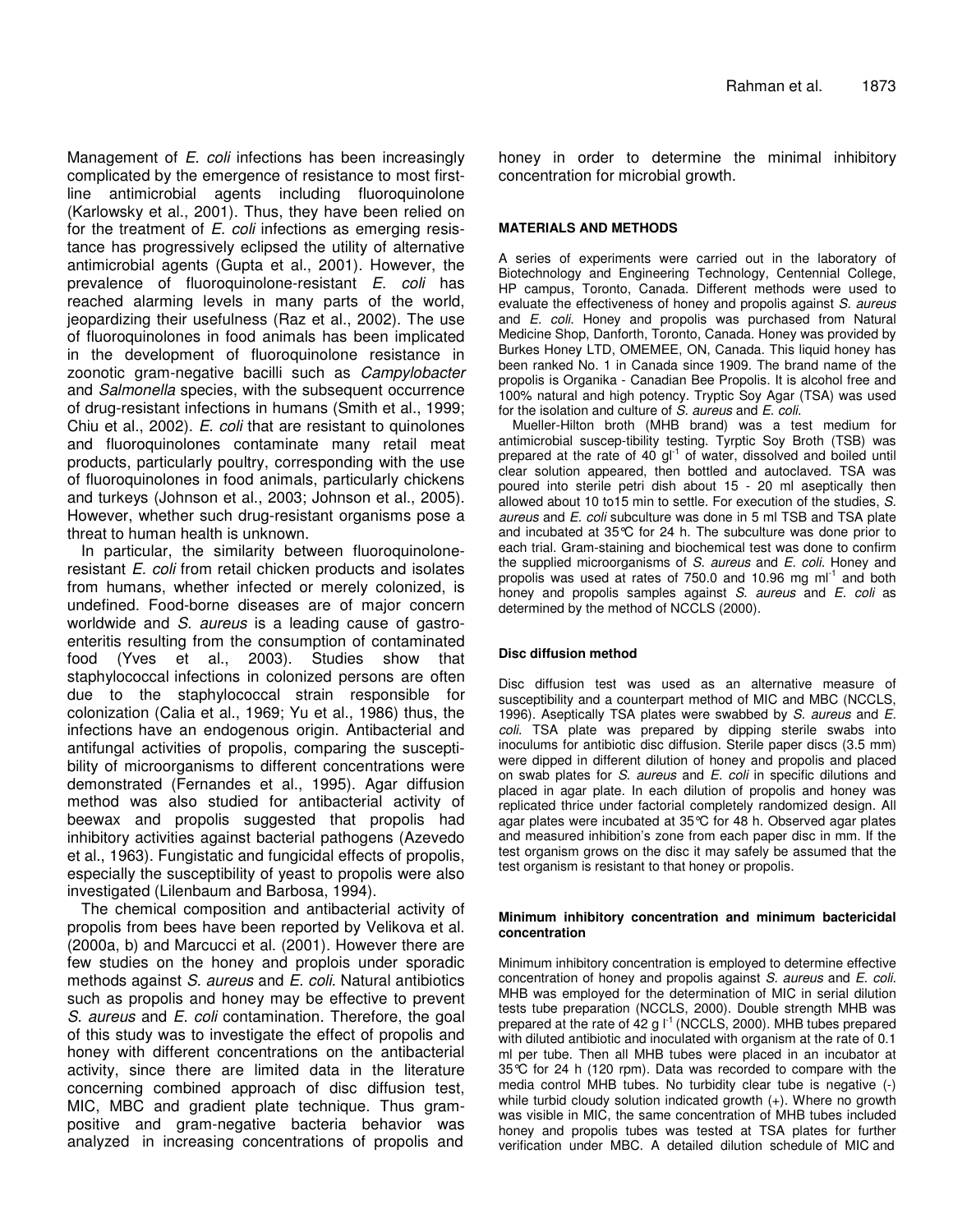

**Figure 1.** Zone of inhibition by application of propolis against *E.coli* and *S. aureus* by disc diffusion method. Error bar denotes LSD at 0.05.

growth visibility and non-growth tubes were recorded then further proceed with MBC test (NCCLS, 2000).

#### **Gradient plate technique**

Gradient plate technique was used to validate the MIC and MBC test result against *S. aureus* and *E. coli*. In this technique propolis and honey were used in a TSA plate. The concentration of propolis and honey was varied infinitely between zero and a given maximum. To perform this test required quantity of propolis and honey was mixed with half of total quantity of TSA media then poured into a sterile Petri dish and allowed set in the form of a wedge. Remain half of the TSA was then poured onto the wedge and allowed to set with the Petri dish flat on the table. The plates were incubated overnight to allow diffusion of the propolis and honey and to dry the surface. The test organism *S. aureus* and *E. coli* were inoculated in a direction running from the highest to the lowest concentration, and placed in the incubator at 35°C for 24 h. Observed the inoculated plates and recorded observation. The length of growth and the total length of the agar surface streaked were measured. Then total length of possible growth is denoted by x cm and total length of actual growth y cm, the inhibitory concentration as determined by this method is: (c x y)/x mg ml<sup>-1</sup> , where c is the final concentration in mg  $ml^{-1}$  of the propolis and honey (Hugo and Denyer, 2004).

#### **RESULTS**

The highest inhibition zone  $(15.0 \pm 0.11 \text{ mm})$  was recorded from propolis at the concentration of 5.48 mg  $ml^{-1}$  followed by 2.74 mg ml<sup>-1</sup> (Figure 1) while honey showed slightly lower inhibition zone (12.0  $\pm$  0.09 to 13.0 ± 0.09 mm) than propolis against *S. aureus* in disc diffusion method (Figure 2). On the contrary higher inhibition zone (10.0 mm) was recorded from propolis at the concentration of 5.48 mg ml $^{-1}$  followed by lower to lowest concentrations against *E. coli* (Figure 1). On the contrary honey showed slightly lower inhibition zone (7.0 to 7.5 mm) than propolis against *E. coli* in disc diffusion method (Figure 2). The minimum inhibitory concentration of propolis and honey against *S. aureus* and *E. coli* are presented in Tables 1 and 2. Growth and no growth tubes were identified comparing to the turbidity of the positive control. The negative growth was observed in propolis at concentrations of 2.74 to 5.48 mgml $^{-1}$  while growth was observed at concentrations of 1.37 mgml<sup>-1</sup> followed by lower concentrations. The negative growth was observed in honey only at the highest concentration up to 375.0 mg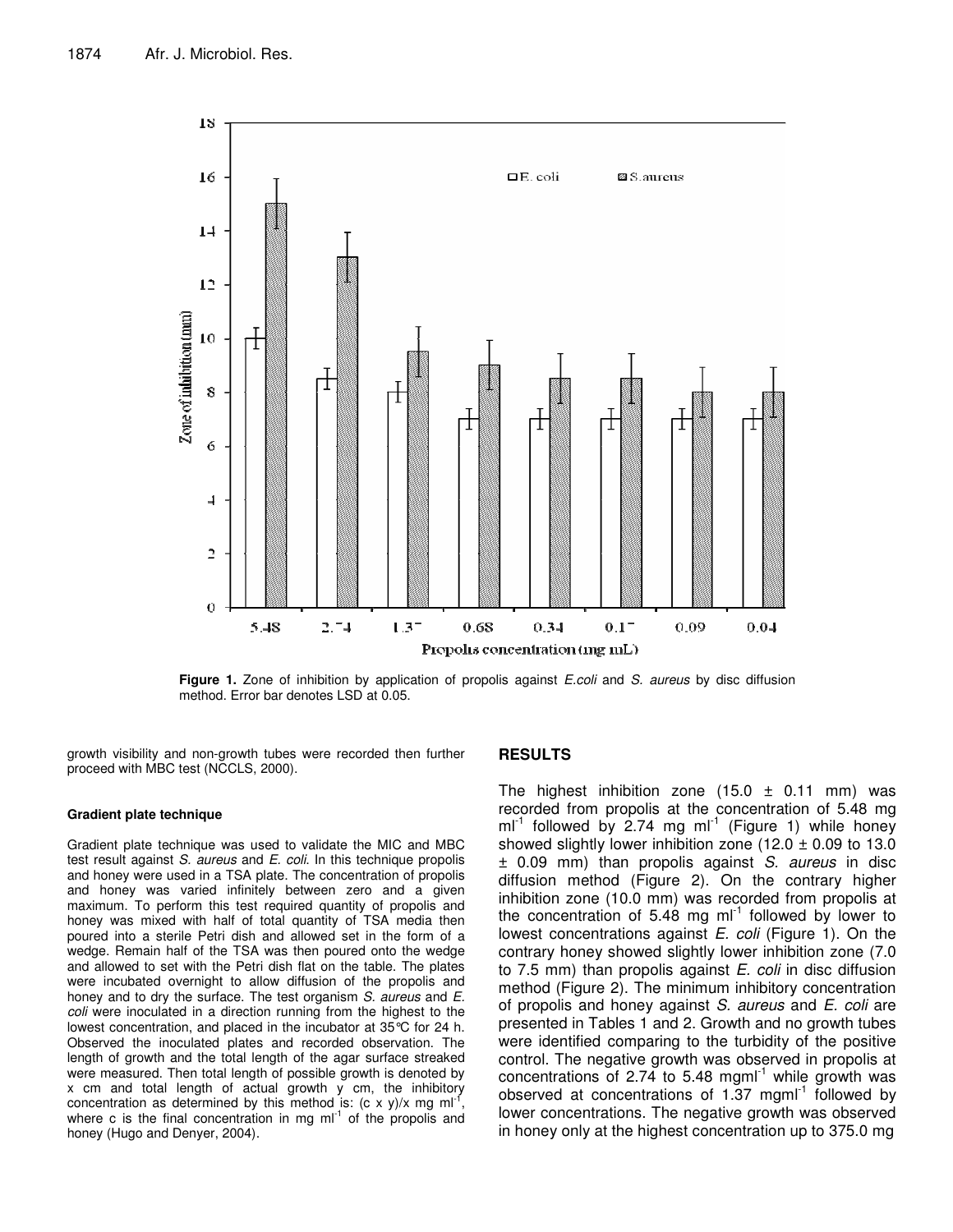

**Figure 2.** Zone of inhibition by application of honey against *E. coli* and *S. aureus* by disc diffusion method.

| Table 1. Minimum inhibitory concentration (MIC) and minimum bactericidal concentration (MBC) of propolis and honey |  |  |  |
|--------------------------------------------------------------------------------------------------------------------|--|--|--|
| against S. aureus.                                                                                                 |  |  |  |

| <b>Dilution</b> | Concentration (mg/ml) |       | <b>Propolis</b> |            | Honey      |            |
|-----------------|-----------------------|-------|-----------------|------------|------------|------------|
|                 | <b>Propolis</b>       | Honey | <b>MIC</b>      | <b>MBC</b> | <b>MIC</b> | <b>MBC</b> |
| 1/2             | 5.48                  | 375.0 | ۰               |            |            |            |
| 1/4             | 2.74                  | 187.5 |                 |            | $\pm$      | $\,^+$     |
| 1/8             | 1.37                  | 93.75 | $\ddot{}$       |            | +          | +          |
| 1/16            | 0.68                  | 46.88 | $\div$          |            |            | +          |
| 1/32            | 0.34                  | 23.44 | $\ddot{}$       |            | $\ddot{}$  | $\pm$      |
| 1/64            | 0.17                  | 11.72 | $\ddot{}$       |            | +          | $\pm$      |
| 1/128           | 0.085                 | 5.86  | $\ddot{}$       |            |            | $\pm$      |
| 1/256           | 0.043                 | 2.93  |                 |            |            | +          |

(-) represents inhibition; (+) represents growth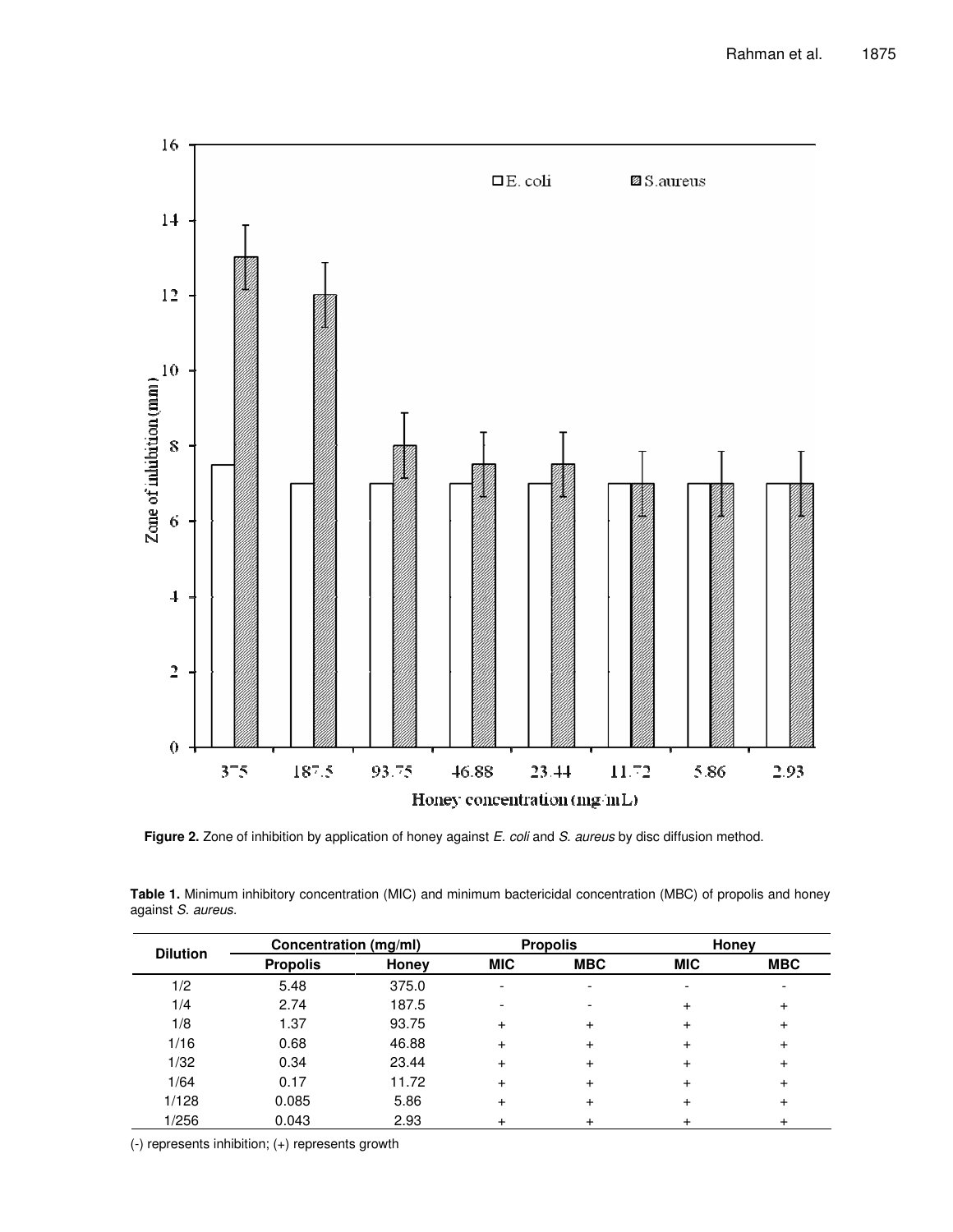| <b>Dilution</b> |                 | Concentration (mg/ml) |            | <b>Propolis</b> |            | Honey      |  |
|-----------------|-----------------|-----------------------|------------|-----------------|------------|------------|--|
|                 | <b>Propolis</b> | Honey                 | <b>MIC</b> | <b>MBC</b>      | <b>MIC</b> | <b>MBC</b> |  |
| 1/2             | 5.48            | 375.0                 |            |                 |            | +          |  |
| 1/4             | 2.74            | 187.5                 | $\pm$      |                 |            |            |  |
| 1/8             | 1.37            | 93.75                 | $\ddot{}$  |                 |            |            |  |
| 1/16            | 0.68            | 46.88                 | +          |                 |            |            |  |
| 1/32            | 0.34            | 23.44                 | +          |                 |            |            |  |
| 1/64            | 0.17            | 11.72                 | +          |                 | $\pm$      | +          |  |
| 1/128           | 0.085           | 5.86                  | $\ddot{}$  |                 |            | +          |  |
| 1/256           | 0.043           | 2.93                  |            |                 |            |            |  |

**Table 2.** Minimum inhibitory concentration (MIC) and Minimum bactericidal concentration (MBC) of propolis and honey against *E. coli.*

(-) represents inhibition; (+) represents growth

**Table 3.** Inhibitory concentration of propolis and honey against *S. aureus* and *E. coli* under gradient-plate technique.

| <b>Test organism</b> | Growth line length (cm) | Inhibited line length (cm) |                 | Inhibitory concentration (mg ml <sup>-1</sup> ) |                 |
|----------------------|-------------------------|----------------------------|-----------------|-------------------------------------------------|-----------------|
|                      |                         | <b>Propolis</b>            | Honey           | <b>Propolis</b>                                 | Honey           |
| S. aureus            | $7.50 \pm 0.0$          | $2.38 \pm 0.66$            | $3.50 \pm 2.00$ | $3.50 \pm 0.96$                                 | $350.0 \pm 200$ |
| E. coli              | $7.50 \pm 0.0$          | $3.70 \pm 0.66$            | $7.50 \pm 2.00$ | $5.41 \pm 0.96$                                 | $750.0 \pm 200$ |

ml<sup>-1</sup> while growth was observed at lower concentrations against *S. aureus* (Table 1). In case of *E. coli*, negative growth was observed in propolis at the concentration of only 5.48 mgml<sup>-1</sup> while growth was observed at lower con-entrations. Regardless of concentration honey failed to show any effectiveness against growth of *E. coli* (Table 2).

The MBC of propolis and honey against *S. aureus* and *E. coli* grown in TSA plate are presented in Table 2. TSA plates (spot plate) streaked from no growth (negative growth) tubes showed no colonies while streaked from positive tubes showed colonies of *Staphylococcus aureus* and *E. coli.* The result of MBC value of the propolis and honey against *S. aureus* and *E. coli* was exactly similar compared to MIC value. Gradient plate technique showed both growth and inhibition of growth on streaked line. Total line length in gradient plate was 7.5 cm and inhibited growth line from propolis and honey showed 2.38 and  $3.50$  cm at concentrations of  $3.5$  and  $350$  mgml<sup>-1</sup>, respectively against *S. aureus* (Table 3). The inhibited growth line from propolis and honey showed 3.7 and 7.50  $\overline{c}$ m at concentrations of 5.41 and 750 mgml<sup>-1</sup>, respectively against *E. coli* (Table 3). This concentration is relatively closer with MIC and MBC concentration of propolis and honey against *S. aureus* and *E. coli.*

## **DISCUSSION**

Both propolis and honey evaluated in this study showed

antibacterial activity against *S. aureus* in disc diffusion method, MIC, MBC and gradient plate technique. Significant response was noticed in disk diffusion assay in propolis and honey against *S. aureus* but propolis at higher concentration was only effective to inhibit *E. coli*. The MIC results from propolis of the present study observed that 2.74 mgml<sup>-1</sup> is effective against S. aureus. Similar MIC results from propolis (2.01 to  $3.65$  mgml<sup>-1</sup>) was obtained by Miorin et al. (2003). Bonvehiet et al., (1994) investigated propolis from *A. mellifera* against *S. aureus* where MIC values ranged from 0.080 to 0.100 mgml<sup>-1</sup>. These MIC results are different than the MICs found to be active in this study because of different methodologies to determine antibacterial activity. Propolis against *S. aureus* was studied by agar dilution method and found average MIC was 22.5 mgml<sup>-1</sup> (Fernandez et al., 1995). Propolis samples had higher antibacterial activity against *S. aureus* when compared with honey samples.

Similar results were reported by (Miorin et al., 2003). Present study showed that propolis inhibited the grampositive bacteria better than gram-negative bacteria. Generally, plant extracts are usually more active against gram-positive bacteria than gram-negative bacteria (Lin et al., 1999). Present findings were also supported by other researchers who reported that the crude powder of the galls of *Quercus infectoria* was found to be active against *S. aureus* (Fatima et al., 2001). The range of MIC values for *S. aureus* and *E. coli* correlated well with the results obtained using the gradient plate technique and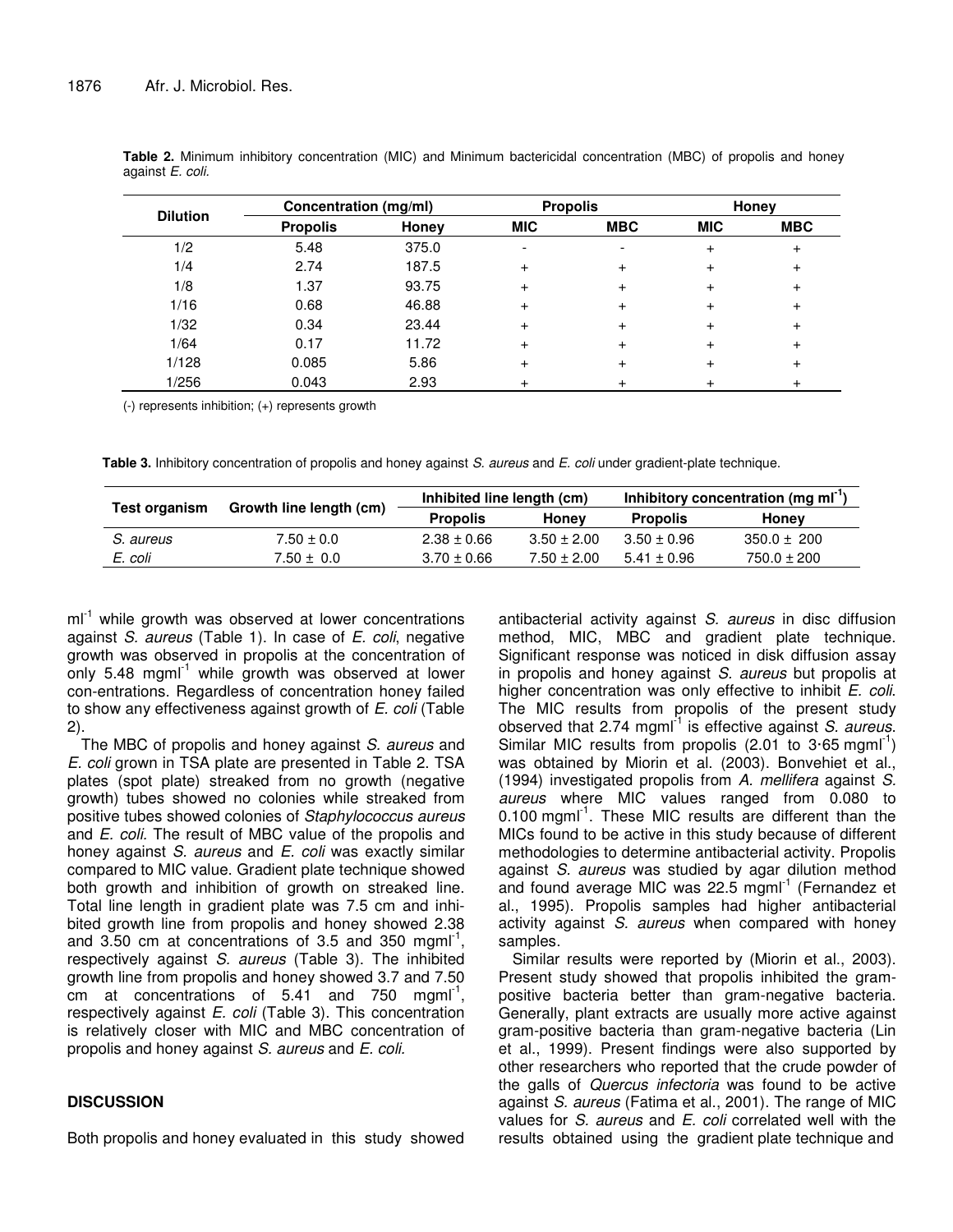correlates with disc diffusion method. Both honey and propolis contain some phenolic substances which include cinnamic acid derivatives and some flavonoids (Marcucci et al., 2001). The main compounds available in propolis are acids such as caffeic, p-Coumaric acid, 3-prenyl-4 hydroxycinnamic, 3,5-diprenyl-4-hydroxycinnamic, 2,2 dimethyl-8-prenyl-2H-1-benzopyran-6-propenoic, a kaempferol derivative (flavonoid) and 2,2-dimethyl-6 carboxyethenyl-2H-1-benzopyran (Marcucci and Bankova, 1999; Bankova et al., 2000; Marcucci et al., 2001). In addition comparartively higher 4- Hydroxybenzoic acid is present in propolis than honey. This may be due to the fact that for asepsis bees cover the comb with a thin layer of propolis before the honey is deposited. The antibacterial activity of propolis may be related to the presence of flavonoids (Bosio et al., 2000). Takaisi-Kikuni and Schilcher (1994) and Nieva Moreno et al. (1999) have shown that propolis extracts have antibacterial properties against some micro-organisms. Antibacterial activity of propolis against *S. aureus* was ovserved mainly because of the presence of most active compounds such as triterpenic acids where communic and imbricatoloic acids and isocupressic methyl ester (Bankova et al., 1996). Kaurenoic acid which is a newly identified compound showed higher inhibitory activity than streptomycin against *S. aureus* (Velikova et al., 2000a). Miorin et al. (2003) suggested that effectiveness of honey or propolis depends on differences in chemical composition, bee species and geographic region.

The MIC and MBC methods are simple and easy for the determination of inhibitory doses of antibiotics or disinfectant for particular bacteria. The effectiveness of antibiotic properties of propolis found that propolis was equal to or slightly more effective than two common antibiotics, erythromycin and amoxicillin, in killing *S. aureus* and *Streptococcus faecalis* bacteria (Zumla and Lulat, 1989). Honey inhibits the growth of dangerous bacteria such as *E. coli*, *S. aureus*, *Salmonella*, *Shigella*, and *V. cholera* (Zumla and Lulat, 1989). The concentration of honey varied 30 to 50% was bactericidal to *S. shigella*, *E. coli* and *v. cholera*, making honey an anti-bacterial agent and superior to several well-known and currently prescribed antibiotics. Honey inhibits the growth of pathogenic organisms isolated in urine samples of patients with urinary tract infections as well (Somal et al., 1994).

Nieva Morneo et al. (1999) reported that ethanolic extracts of propolis showed high antibacterial activity against gram-positive cocci (*S. aureus*), but had a weak activity against gram-negative bacteria (*E. coli* and *Pseudomonas aeruginosa*) and yeast (*Candida albicans*). Propolis is active against Gram-positive bacteria, showing limited activity against Gram-negative ones (Grange and Davey, 1990). From the above results it appears that *E. coli* is more resistant than *S. aureus*

against propolis and honey. *E. coli* is considered a particularly dangerous pathogen because of its resistance to many commonly used antibiotics.

Therefore, to prevent contamination from *E. coli* higher concentrated propolis or more effective disinfectant/ antibiotic should be applied. *E. coli* is a gram negative bacteria and it is notorious for its resistance to many antibiotics due to the permeability barrier afforded by its outer membrane (Viveiros et al., 2007).

# **Conclusion**

Disc diffusion method is a very useful tools to evaluate effectiveness of natural antibiotics. Gradient-plate technique is also used as a counterpart method of MIC and MBC. Both MIC and MBC methods are simple and easy for the determination of inhibitory doses of propolis and honey for *S. aureus.* Propolis and honey concentrations at rates of 2.74 - 5.48 and 375.0 mgml $^1$ can be applied to inhibit *S. aureus.*

Collectively, present findings revealed that propolis had higher antibacterial activity against *S. aureus* when compared with honey and more susceptible than *E. coli*. Antimicrobial properties would warrant further studies on the clinical applications of propolis and honey against *S. aureus.* Higher concentration of propolis and honey singly or combined application of both to be further investigated to inhibit *E. coli*.

## **ACKNOWLEDGEMENT**

We thank laboratory of Biotechnology and Engineering Technology, Centennial College, HP campus, Toronto, Canada for their financial help to conducting this research task.

## **REFERENCES**

- Azevedo JL, Flechtmann CHW, Prado Filho IG (1963). Ocorrências de substâncias antimicrobianas em produtos de alguns insetos sociais. Rev. Agric., 38: 129-36.
- Bankova VS, Marcucci MC, Simova S, Nikolova N, Kujumgiev A (1996). Antibacterial diterpenic acids from Brazilian propolis. Zeistsch. Naturfors, 51: 277-280.
- Bankova VS, De Castro SL, Marcucci MC (2000). Propolis: recent advances and plant origin. Apidologie., 31: 3-15.
- Bankova V (2005). Recent trends and important developments in propolis research. eCAM., 2: 29-32.
- Bonvehiet JS, Coll FV, Jorda RE (1994). The composition, active components and bacteriostatic activity of propolis in dietetics. J. Am. Oil Chem. Soc., 71: 529-532.
- Bosio K, Avanzini C, D'Avolio A, Ozino O, Savoia D (2000). *In vitro* activity of propolis against *Streptococcus pyogenes*. Let. App. Microb., 31: 174-177.
- Calia FM, Wolinsky E, Mortimer EA Jr, Abrams JS, Rammelkamp CH Jr (1969). Importance of the carrier state as a source of *Staphylococcus aureus* in wound sepsis. J. Hyg., 67: 49-57.